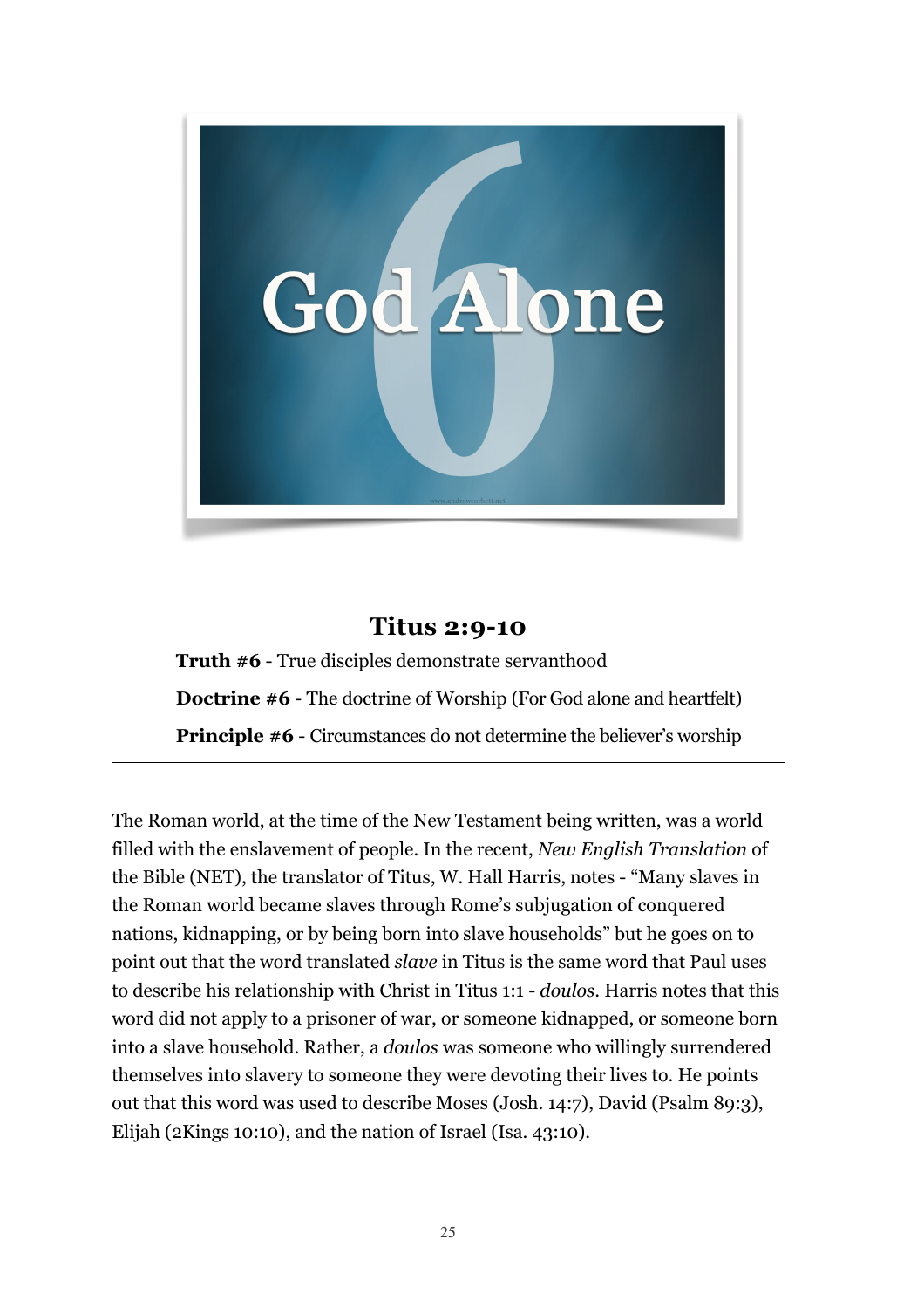- 1. With this understanding of the word *doulos* (translated as either *servant*, *slave*, or *bondservant*), how did the Gospel change the way that slaves were to regard their relationship with their earthly masters based on Titus 2:9?
- 2. Does this exhortation by Paul in Titus 2:9 endorse the practice of slavery? a) Yes, since Paul tells slaves to obey their masters he is therefore giving a divine sanction to buy and own slaves.

b) No, because the word he uses, which is translated by some English bibles as 'slaves', is actually a word which described the voluntary commitment of one person into the service of another.

The concept of a bondservant was established in Exodus 21:5-6, and then repeated in Deuteronomy 15:15-18.

- 3. In Paul's letter to the Galatians, how did he show that the New Covenant revolutionised the way slaves were to be regarded? (Gal. 3:28)
- 4. In what way does the apostle Paul's repeated description of himself as a *slave of Christ* reflect what kind of heart attitude any disciple of Christ should have? (Note Romans 6:16-18)
- 5. How does this attitude effect how the believer worships God?

 $\overline{a}$ 

Far from the New Testament endorsing slavery, in two places (1Tim. 1:10; Revelation 18:13) it described "slave trading" as being among the worst sins possible.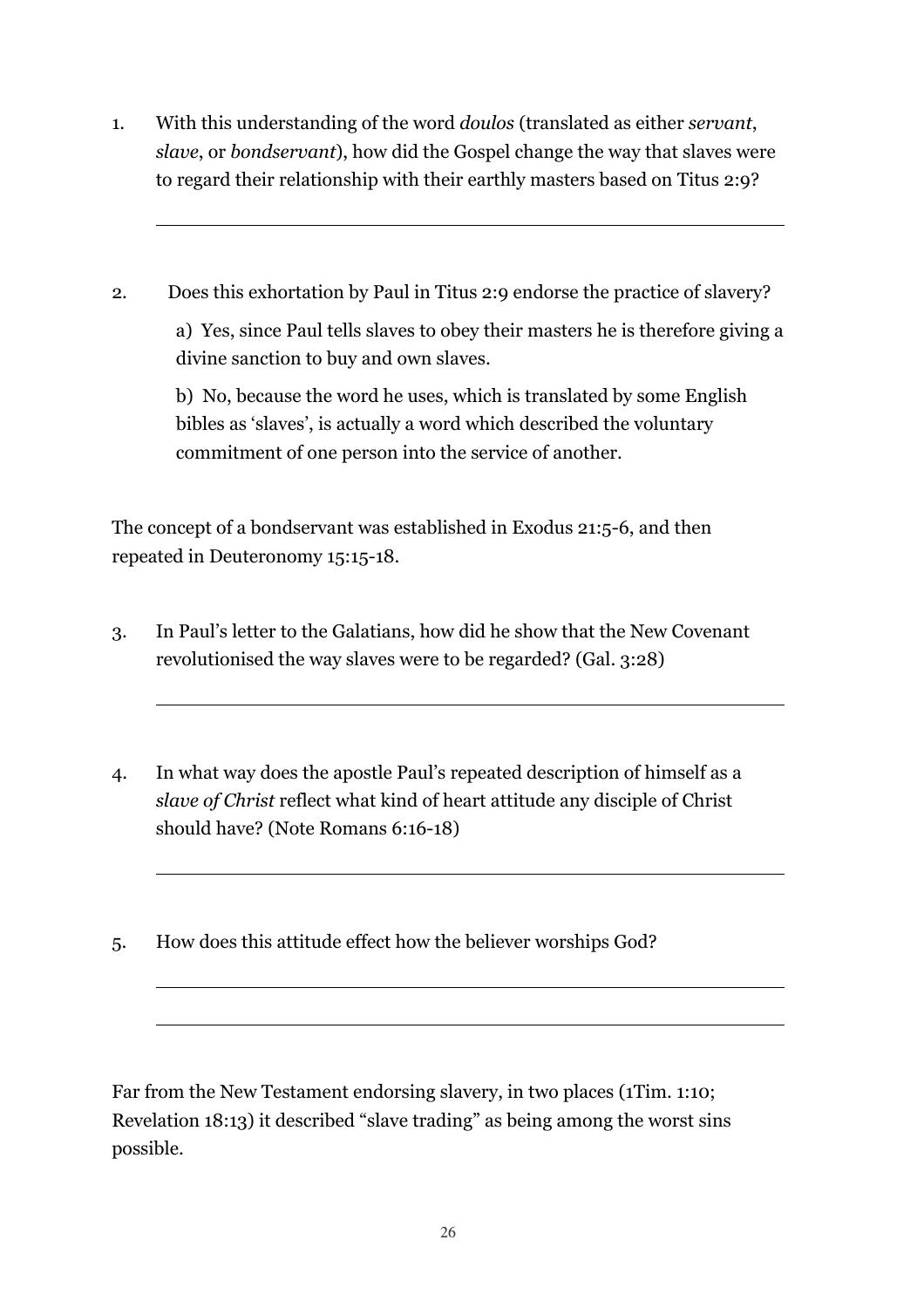## **The Doctrine of Worship (Soli Deo Gloria)**

The Reformers of the 16th century coined "Five Solas" ('Five things alone') to help distinguish their teaching from those who taught that salvation involved faith in Christ *plus* doing whatever church leaders decreed (which included *penance*, *indulgences*, confessing sins to a priest, and attending the weekly 'Mass'). For the Reformers, Christianity was not about what the believer could *get* from God, but what the believer could *give* to God—and the best thing that the believer could give to God was *worship*. They referred to this as *giving God glory*. But rather than seeing this as just what happened when the church gathered, the Reformers regarded giving God glory as involving *everything* a believer did. In other words, a believer could cook to the glory of God; eat to the glory of God; sleep to the glory of God; play to the glory of God; and work to the glory of God (note First Corinthians 10:31). Giving God glory involves thanking Him, praising Him, acknowledging His provisions and blessings, seeking Him, praying, interceding, and telling others about Him (note Romans 12:1; Ephesians 1:12) .

6. Based on Matthew 22:37-39, what might we claim is essential for authentic worship of God?

 $\overline{a}$ 

We are created to worship God and when a person refuses to worship God they will still worship - *but it will be an act of* i \_\_\_\_\_\_y *instead* (note Romans 1:25).

## **As A Matter of Principle, Circumstances Do Not Determine Our Worship of God**

Sometimes life gets difficult and that can make worshiping God difficult.

7. Ponder Hebrews 13:15. How might this shape how we should worship God when our circumstances are difficult?